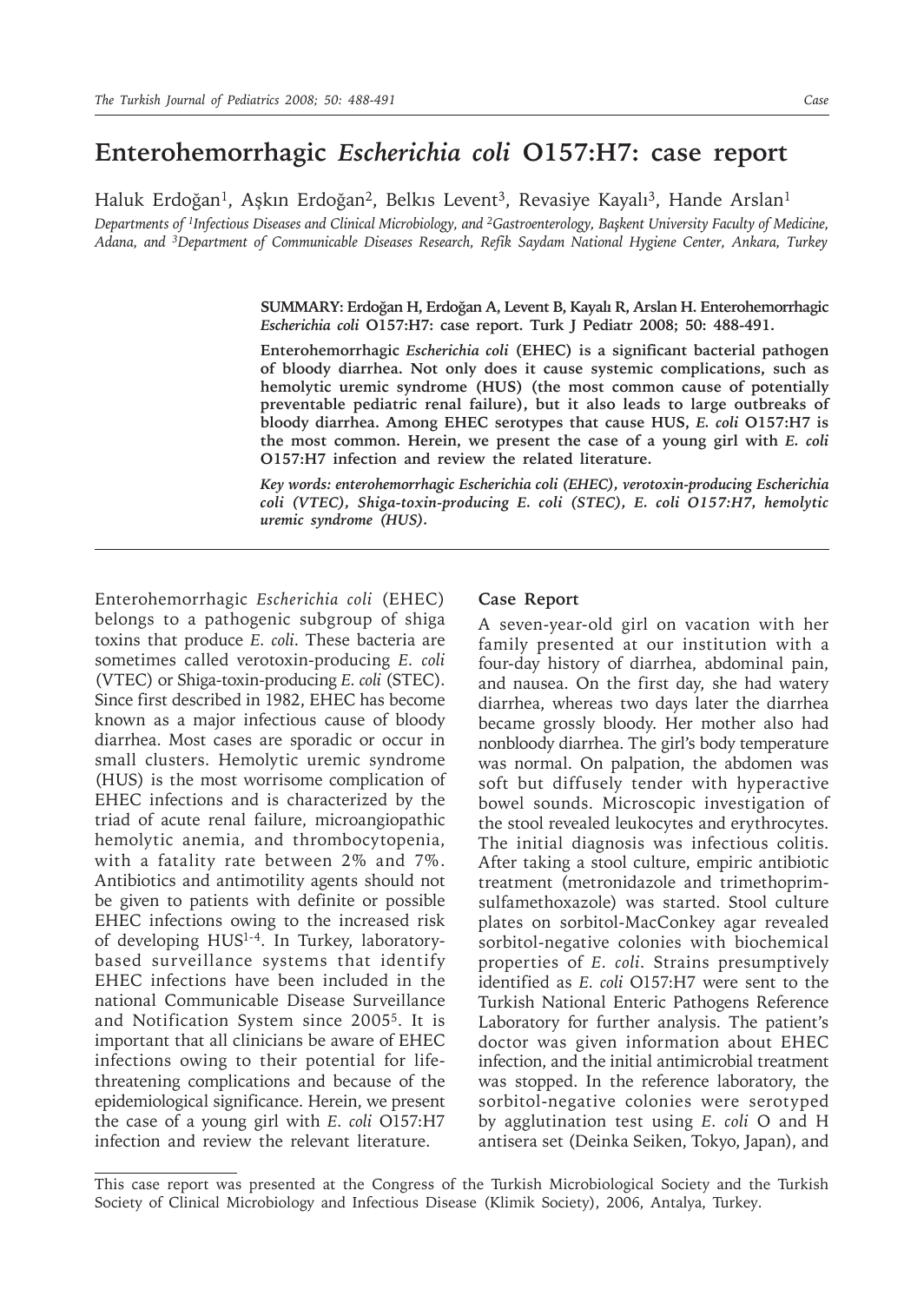verotoxin production was determined by the Vero cell assay. Verotoxin typing was done using a VTEC-RPLA verotoxin detection kit (Oxoid, Hampshire, England). Verotoxin 2 (vt 2) was positive, but verotoxin 1 (vt 1) was negative. We queried the hotel where the patient was staying regarding the source of infection, but our request was not acknowledged; the hotel closed a short time later. Several days after this, the patient flew home with her family. In a telephone call one month later, the patient's parents conveyed that she had recovered from the illness without complication.

## **Discussion**

The annual incidence of EHEC infections ranges from 0.1 to 12 cases per 100,000 population. *E. coli* O157:H7 is the most common cause of HUS in most of the world4. In Turkey, the true incidence of EHEC infections is not known. Cases are likely to be underdiagnosed owing not only to improper laboratory diagnostic methods but also to a lack of awareness of the epidemiologic significance. Individual case reports and a few small case series of persons traveling to Turkey have been reported by foreign authors<sup>6-8</sup>. Several researchers have cited the incidence of *E. coli* O157:H7 in humans in Turkey as varying from 0% to  $4\%^{9-13}$ , but only one of these studies was accompanied by verotoxin detection (Table I). According to data from the Ministry of Health, National Communicable Disease Surveillance and Notification System, total numbers of notified EHEC strains were 21 in 2005 and 46 in 2006.

Enterohemorrhagic *E. coli* is a foodborne pathogen. The main reservoir for *E. coli* O157: H7 is cattle and other ruminants. Several studies in different countries have shown that 10%-80% of cattle may carry the VTEC14. In Turkey, little data are available regarding the presence of *E. coli* O157 in cattle and other ruminants. Aslantas and colleagues<sup>15</sup> reported that *E. coli* O157 was isolated in 77 of 565 clinically healthy cattle samples (13.6%) in the Hatay province. Of those 77 isolates, 66 were serotype O157:H7, and polymerase chain reaction (PCR) analysis revealed that 62 were positive for vt2, and 3 were positive for both vt1 and vt2. Of 5 abattoirs in Istanbul, Yılmaz and colleagues<sup>16</sup> reported isolating 27 strains of *E. coli* O157:H7 and 5 strains of *E. coli* O157 from cattle, cattle carcasses, and environmental samples. In DNA samples extracted from the 27 strains of *E. coli* O157:H7, 24 were positive for vt2, and 5 were positive for vt1 and vt2. According to these studies, Turkish cattle are a significant reservoir for *E. coli* O157 and can potentially cause serious disease in humans.

The three principal routes of transmission of *E. coli* O157:H7 are contaminated consumables, person-to-person spread, and animal contact. The infectious dose for this pathogen is estimated at well under 100 organisms. Contaminated meat and unpasteurized milk are the major routes by which these pathogens enter the food chain. A wide range of other food products has been implicated in outbreaks of EHEC infections, including cheese, yogurt, fermented sausages, apple juice, seed sprouts, and lettuce<sup>1,17</sup>. In our patient, we were unable to identify the source and mode of transmission because detailed epidemiologic investigations were not performed.

Enterohemorrhagic *E. coli* strains possess at least two virulence factors: an adherence mechanism and two verotoxins that are responsible for vascular damage (hemorrhagic colitis) and for the systemic effects. Clinical manifestation of *E. coli* O157:H7 infection is characteristic. After a typical incubation of

**Table I.** Prevalence of Enterohemorrhagic *Escherichia coli* Infections in Patients with Diarrhea and Bloody Diarrhea in Turkey

| Study                         | Age group       | Number of<br>stool samples | Number of isolates of<br>E. coli $O157:H7$ n $(\%)$ | Verotoxin<br>detection |
|-------------------------------|-----------------|----------------------------|-----------------------------------------------------|------------------------|
| Yildiz et al. <sup>9</sup>    | Child           | 150                        | 6 $(4%)$                                            | Not tested             |
| Kaleli et al. <sup>10</sup>   | Adult and child | 681                        | $1(0.1\%)$                                          | Not tested             |
| Tolun et al. <sup>11</sup>    | Unknown         | 511                        | $2(0.004\%)$                                        | $9(0.01\%)$            |
| Aydoğan et al. <sup>12</sup>  | Adult and child | 100                        | 3(3%)                                               | Negative               |
| Hascelik et al. <sup>13</sup> | Child           | 677                        | $\left($                                            |                        |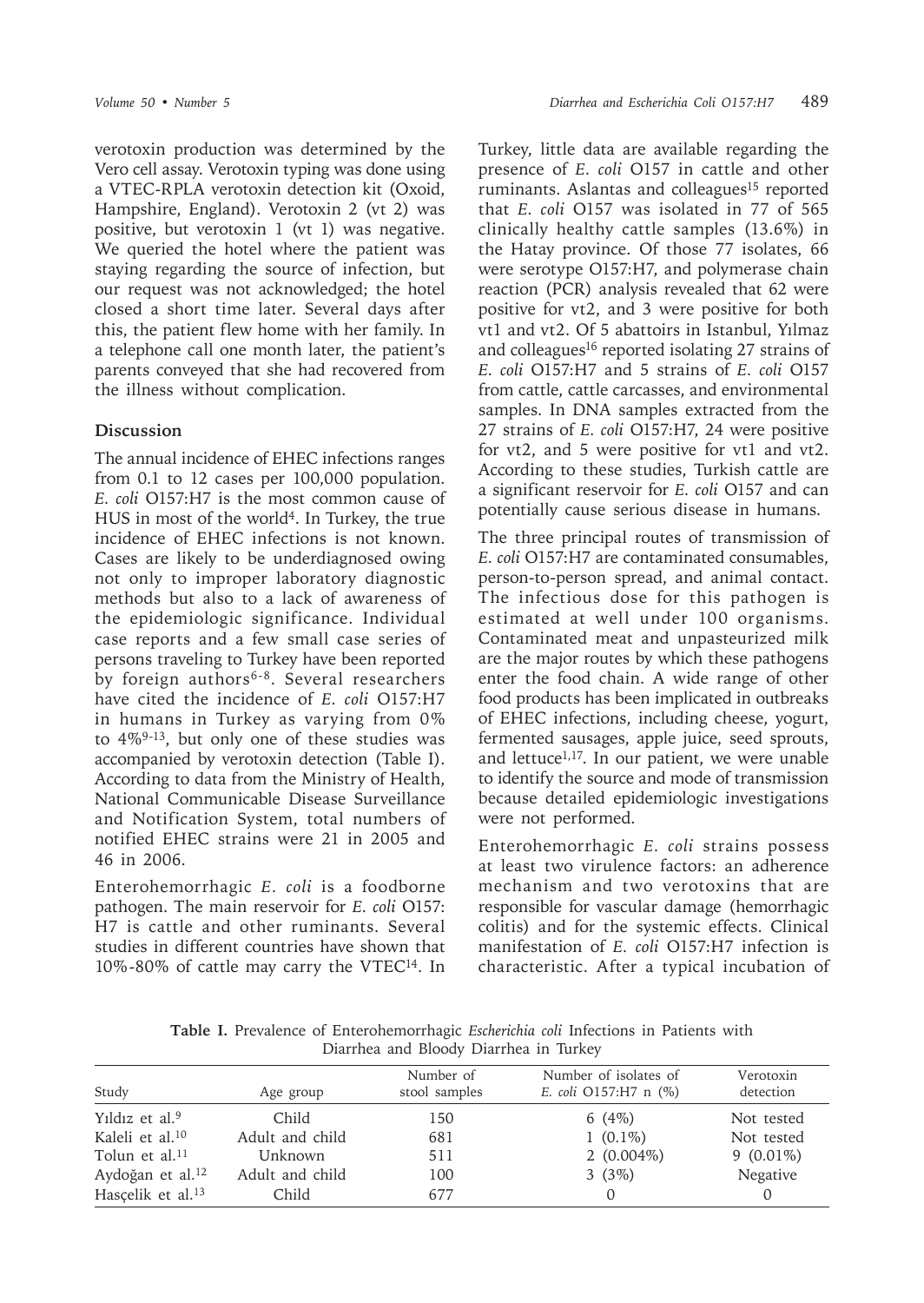three to four days, patients develop watery diarrhea accompanied by abdominal cramping pain lasting one to three days. During the next several days, watery diarrhea changes to bloody diarrhea in about 90% of culture-confirmed patients<sup>1</sup>. As in our patient, absence of fever on initial examination, presence of grossly bloody stools, and the overall severity of abdominal findings should prompt clinicians to consider EHEC infection.

The United States Centers for Disease Control has recommended that *E. coli* 0157:H7 be considered in all persons with acute bloody diarrhea or HUS. Unlike many other fecal isolates of *E. coli*, *E. coli* O157:H7 ferments sorbitol slowly or not at all, and this allows screening for this serotype in stool on sorbitol-MacConkey agar. The ideal detection method for *E. coli* O157:H7 is culture of the stool on sorbitol-MacConkey agar accompanied by a verotoxin detection assay<sup>1-3</sup>. In our patient, sorbitol nonfermenting *E. coli* O157:H7 was isolated from stool, and this isolate was cytotoxic for Vero cells and possessed the vt2; thus, the laboratory diagnosis could be precisely made.

Hemolytic uremic syndrome develops in approximately 15% of patients younger than 10 years of age diagnosed with *E. coli* O157: H7 infection and occurs 5 to 13 days after the onset of diarrhea. Some risk factors, including an elevated white blood cell count, early presentation for care, antibiotic administration, use of antimotility agents, and age younger than 10 years, are associated with increased risk of developing HUS<sup>17</sup>. There is no specific therapy for EHEC infections, although antibiotics, antimotility agents, opioids, and nonsteroidal anti-inflammatory drugs should not be given to acutely infected patients. The only current treatment of EHEC infection is supportive, with monitoring for the development of microangiopathic complications. Patients seem to benefit from early hospitalization and intravenous fluid administration during the diarrheal phase1,17. In our patient, antibiotics that were begun empirically were stopped, and the patient was observed as an outpatient. The patient returned to her own country within a few days. One month later, in a telephone call, the patient's parents conveyed that she had recovered from the illness without complications.

Prevention of EHEC infection requires a reduction in fecal soilage of meat during slaughter and processing. Proper cooking of foods is also important, and cooking meat to an internal temperature in excess of 68.3°C is necessary to eradicate EHEC contamination. Improved identification of patients with EHEC infection and better collaboration may lead to earlier recognition of outbreaks<sup>4,14</sup>. After one publication had reported international clusters of *E. coli* O157 infections that had originated in southwest Turkey<sup>6</sup>, we added sorbitol-MacConkey agar in our routine stool cultures and our case was thus detected.

In conclusion, diagnosis of EHEC infection calls for a high degree of suspicion and constant vigilance. In daily practice, screening for the *E. coli* O157:H7 intestinal pathogen is not routinely performed in most laboratories in Turkey. When EHEC infections are suspected, the laboratory must be alerted to culture stool specimens for *E. coli* O157:H7 on sorbitol-MacConkey agar and to detect verotoxin. As in our patient, the reference laboratory can be approached for technical support and for the exact diagnosis of suspected cases. Further studies are required to determine the true incidence of diarrhea or bloody diarrhea associated with EHEC infections in Turkey.

## **REFERENCES**

- 1. Karch H, Tarr PI, Bielaszewska M. Enterohemorrhagic Escherichia coli in human medicine. Int J Med Microbiol 2005; 295: 405-418.
- 2. Ammon A. Surveillance of enterohaemorrhagic *E. coli* (EHEC) infections and hemolytic uremic syndrome (HUS) in Europe. Euro Surveill 1997; 2: 91-96.
- 3. Ochoa TJ, Cleary TG. Epidemiology and spectrum of disease of Escherichia coli O157. Curr Opin Infect Dis 2003; 16: 259-263.
- 4. Reilly A. Prevention and control of enterohaemorrhagic Escherichia coli (EHEC) infections: memorandum from a WHO meeting. WHO Consultation on Prevention and Control of Enterohemorrhagic Escherichia coli (EHEC) Infections. Bull WHO 1998; 76: 245-255.
- 5. TC Sağlık Bakanlığı. Bulaşıcı hastalıkların ihbarı ve bildirim sistemi. Standart tanı, sürveyans ve laboratuvar rehberi, 2005, Ankara.
- 6. Smith-Palmer A, Locking M, Reilly B, Fisher I. Cluster of *E. coli* O157 infections in Scottish tourists returning from southwest Turkey, July-August 2005. Euro Surveill 2005; 10: E050818.2.
- 7. CDSC. Sporadic cases of VTEC O157 infection associated with travel to southern Turkey. CDR Weekly 1999; 50: 443-446.